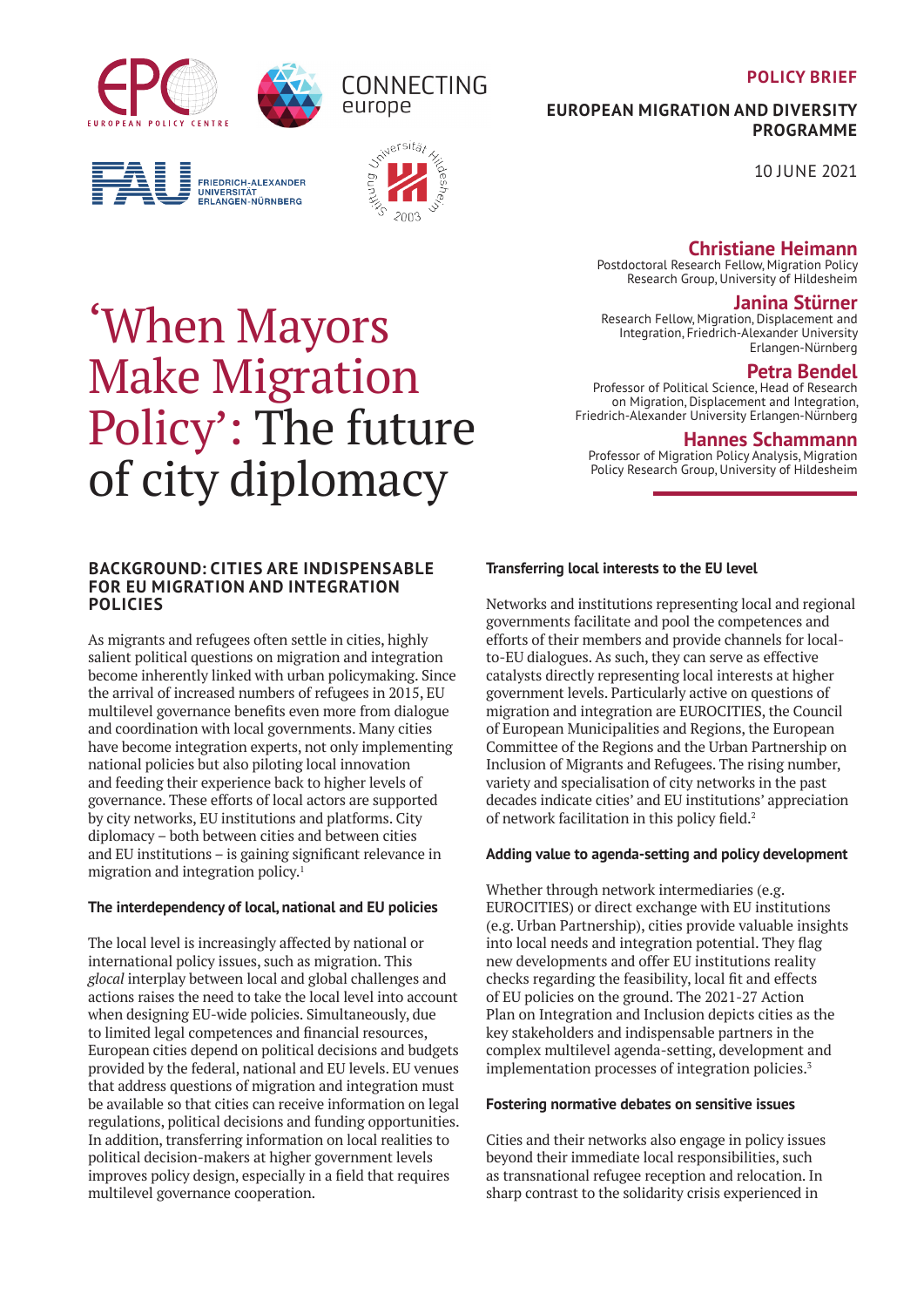<span id="page-1-0"></span>the Common European Asylum System, many cities and networks have proclaimed their willingness to receive asylum seekers from other member states (e.g. the Solidarity Cities network). Cities' calls for reception and solidarity push national governments to address humanitarian issues, driving normative discussions that member states often neglect at the EU level.[4](#page-3-0)

## **STATE OF PLAY: THE FEATS OF CITY DIPLOMACY ARE AT THREAT**

Throughout the COVID-19 pandemic, policy priorities, cities' budgets and perspectives on managing migration and integration have shifted in the EU. Established work methods of city diplomacy have become impossible due to travel bans and social distancing regulations. These developments are alarming, given that many refugees and migrants are vulnerable to aggravating health, economic and social conditions. Rather than fall to the wayside, integration policies should actually *gain* importance, as inclusive approaches are crucial for both short-term crisis management and long-term recovery strategies.<sup>[5](#page-3-0)</sup>

**Rather than fall to the wayside, integration policies should actually** *gain* **importance, as inclusive approaches are crucial for both short-term crisis management and longterm recovery strategies.**

## **Limits to the established work methods**

City diplomacy profits from direct exchange, such as study visits to inspire peer learning. However, the pandemic has put an abrupt halt to these forms of cooperation. Before the crisis, they presented an important step in the development of local pilot projects and (trans)national advocacy positions. Nevertheless, they tended to be selective and exclusive, as they required relatively high travel costs.

## **Diminishing resources**

Due to the pandemic, political priorities at all government levels are shifting towards healthcare, economic stabilisation, digitalisation, and so on. Meanwhile, resources for integration are diminishing as respective local and national budgets are shortened, and local administrative staff is reduced or reassigned. Cities are struggling to establish or maintain cooperation at the EU level, which could provide relevant resources.

## **Changing narratives**

What is more, right-wing parties are fuelling discriminatory narratives and conspiracy myths. Disinformation is being disseminated via social

media, scapegoating immigrants as spreading the coronavirus.[6](#page-3-0) As the economic situation of all member states deteriorates, support for immigrants is vanishing, and structural discrimination increasing.<sup>[7](#page-3-0)</sup> To counter these developments, effective city diplomacy regarding migration and integration policies must be bolstered by political and societal legitimation and implemented by public institutions and civil society.

## **Vulnerability of immigrants during the pandemic**

Due to COVID-19 and shifting priorities, many immigrants and particularly refugees have become even more vulnerable. They tend to live more often in cramped places, have less access to basic services, and work in sectors most affected by the economic impact of the pandemic.<sup>[8](#page-3-0)</sup> Given that the crisis strongly impacts European cities and increased the vulnerability of migrants and refugees, city diplomacy is indispensable to address migration-related policy issues.

# **PROSPECTS: SEIZE WINDOWS FOR INCLUSIVE WORK METHODS AND POLICY DESIGN**

Despite all the obstacles caused or exacerbated by the pandemic, the new reality has also created a window of opportunity to introduce innovation proactively. The time has come to leverage efficient and inclusive digital working methods and establish new alliances. In addition, the situation offers the opportunity to address pending and aggravated issues and break up thematic policy silos.

#### **1. Leverage efficient and inclusive digital working methods**

## **Expand inclusive virtual city networking**

While in-person meetings had to be cancelled during the pandemic, city network representatives report a steep learning curve regarding virtual working methods. EUROCITIES implemented online learning events, expanded its website, and introduced virtual city visits. Pre-pandemic, transnational city diplomacy required significant amounts of financial and human resources and time. As such, mainly major and capital cities pursued diplomatic strategies. The shift to virtual meetings and events lowered access barriers and offered smaller and Eastern European cities easier access to city-to-city and city-to-EU dialogues and networking.

- $\blacktriangleright$  City diplomacy should offer hybrid events as the future standard to strengthen the variety of cities represented at the EU level. Virtual participation in city networks and in-person meetings should remain available.
- $\blacktriangleright$  City diplomacy should also emphasise an inclusive and noncoercive discourse between online and offline participants.

## **Strengthen city diplomacy's everyday dimension**

Virtual collaboration offers new options for establishing city diplomacy on a permanent basis. Before the pandemic, active members of city networks flagged the issue of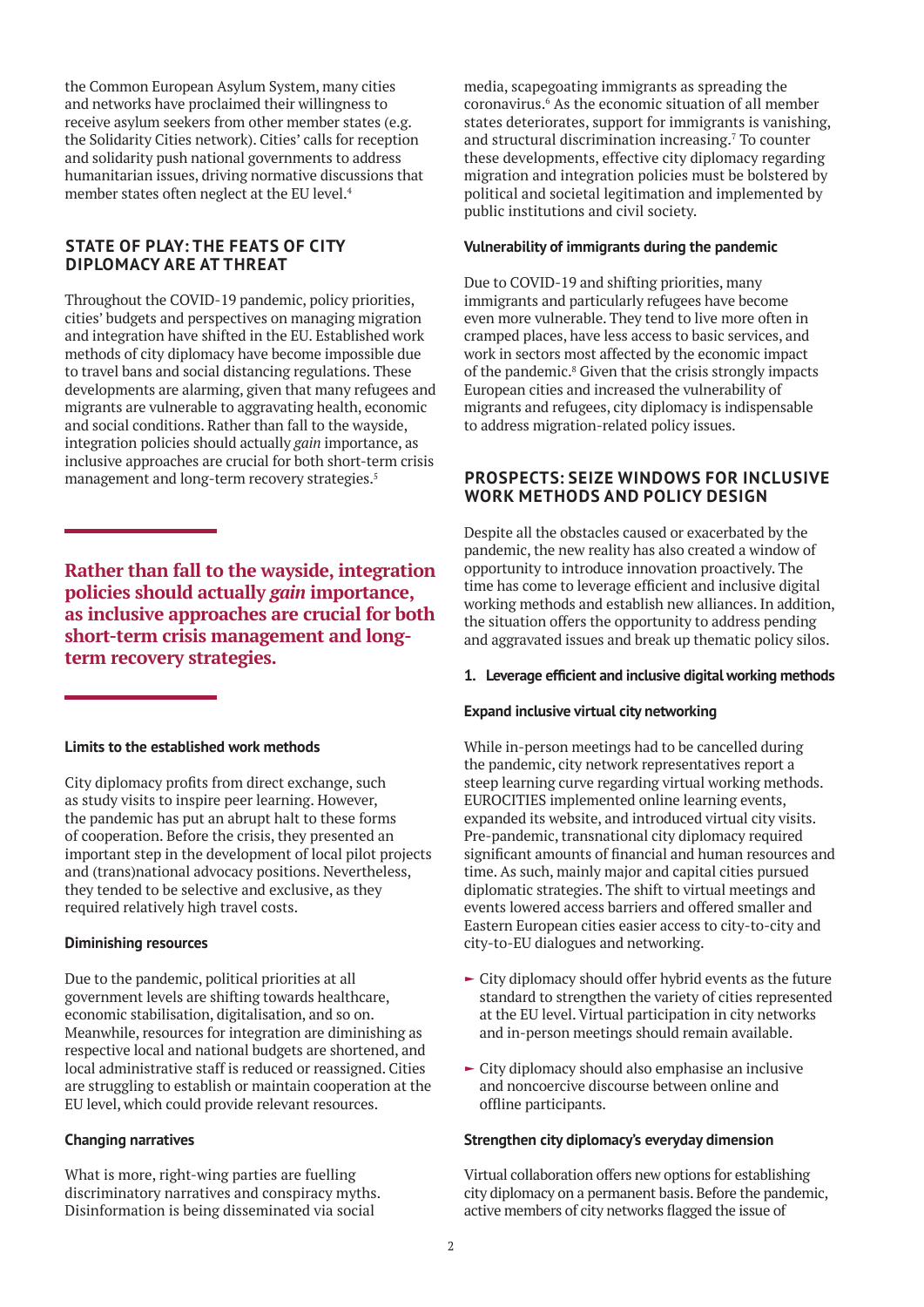<span id="page-2-0"></span>*staccato cooperation*: high interaction during meetings, lower exchange in between. Meanwhile, the parallel occurrence of growing needs and virtual opportunities for flexible and swift knowledge exchange on migrationsensitive COVID-19 crisis management enabled city administrations to include transnational dialogue into their daily work routines. Such virtual interaction proved fruitful for maintaining relations with established contacts but less suitable for establishing new partnerships. Thus, there are particular trade-offs for city diplomacy, as personal contacts and trust-building continue to play important roles.

 $\blacktriangleright$  Both virtual and in-person meetings should be incorporated into city administrations' daily work routines to exploit the full range of advantages and promote continuous and effective city diplomacy.

## **Foster EU institutions' virtual accessibility**

Virtual working methods have proven beneficial for strengthening the collaboration capacities and outreach of not only cities but also EU institutions. City network representatives report that EU staff, including high-level decision-makers, have actually become easier to reach thanks to travel restrictions. As the European Commission's Action Plan on Integration and Inclusion highlights cities as key stakeholders, EU institutions must continue improving their accessibility and interaction with local governments. Offering simultaneous interpretation in meetings could additionally lower access barriers for local representatives.

- $\blacktriangleright$  To this end, all EU conferences open to local actors should be organised as hybrid events in which they can participate virtually (i.e. beyond passive observation). The conferences should ensure that smaller cities/cities with fewer resources have options to co-shape EU agendas and defend their interests at the EU level.
- $\blacktriangleright$  Finally, these events should expand simultaneous interpretation for more inclusive participation.
- $\blacktriangleright$  Representatives of the European Commission's DG HOME, DG REGIO and DG EMPL, and the European Parliament's LIBE Committee should include exchanges with city representatives into their daily work routines. For instance, they could offer continuous online service to schedule bi- and/or multilateral videocalls.

#### **Promote cross-regional city diplomacy**

While worldwide connectivity accelerates the spread of the pandemic, it is this same global interdependency that makes city diplomacy such a valuable element in crossregional cooperation. Since early 2020, city networks like EUROCITIES or the Mediterranean City-to-City Migration (MC2CM) project – funded by the EU and coordinated by United Cities and Local Governments (UCLG), the International Centre for Migration Policy Development and UN-Habitat – brought together cities from different world regions to provide peer support. This enabled cities to strive for local, migration-sensitive COVID-19 strategies[.9](#page-3-0) However, most EU-funded city-to-city cooperation in migration and integration is focused on intra-EU exchange so far (e.g. Integrating Cities, URBACT).

- $\blacktriangleright$  To reach beyond the Union's frontiers, the EU's URBACT programme should expand its geographic focus to include Eastern European and Southern Mediterranean cities.
- $\blacktriangleright$  The MC2CM project should broaden its membership base, offering active participation to Sub-Saharan African cities.
- $\blacktriangleright$  Finally, the European Asylum Support Office and DG DEVCO should support cooperation between city networks that address migration, displacement and urban development in Africa, the Middle East, and Western, Central and Eastern Europe. Such support could be included in programmes under the European Neighbourhood Policy and the new EU/Africa-Caribbean-Pacific Partnership Agreement.

#### **2. Address pending and aggravated policy issues comprehensively**

#### **Break up 'siloing' of interdependent policy fields**

The pandemic has revealed the risks of addressing interdependent policy issues – housing, healthcare, social inequality, migration – in thematic silos. The high urgency for comprehensive approaches which ensure the well-being of (urban) populations has inspired city governments and city networks to align their thinking across different policy fields. For instance, EUROCITIES strengthened the dialogue between its different thematic working groups to work holistically towards capacitybuilding and advocacy for inclusive recovery strategies.

The pandemic has increased the urgency of overcoming 'silo approaches', as they can still be found in European national vaccination strategies that often provide major barriers to migrants and persons with a short-term or unclear status.[10](#page-3-0)

- $\blacktriangleright$  Inclusive healthcare strategies should build on cooperation between different policy fields at all levels of governance. To achieve this objective, cities and their networks should foster cooperation between interdependent policy fields to pool their competences for local action, city-to-city exchange and advocacy at the EU level.
- $\blacktriangleright$  EU institutions should support such cross-sectorial cooperation with adequate and easily accessible funding streams.

#### **Normalise non-discriminatory access to basic services**

Building on the advocacy for non-discriminatory access to basic services in the Global Compact for Migration negotiations, city representatives and networks have picked up and spread the message reiterated by UN institutions and the European Commission that "no one is safe until everyone is safe."<sup>11</sup> The action imperative to find inclusive solutions creates a window for pragmatic approaches that build on collaboration between different governance levels. For instance, Berlin has launched multilingual communication informing undocumented